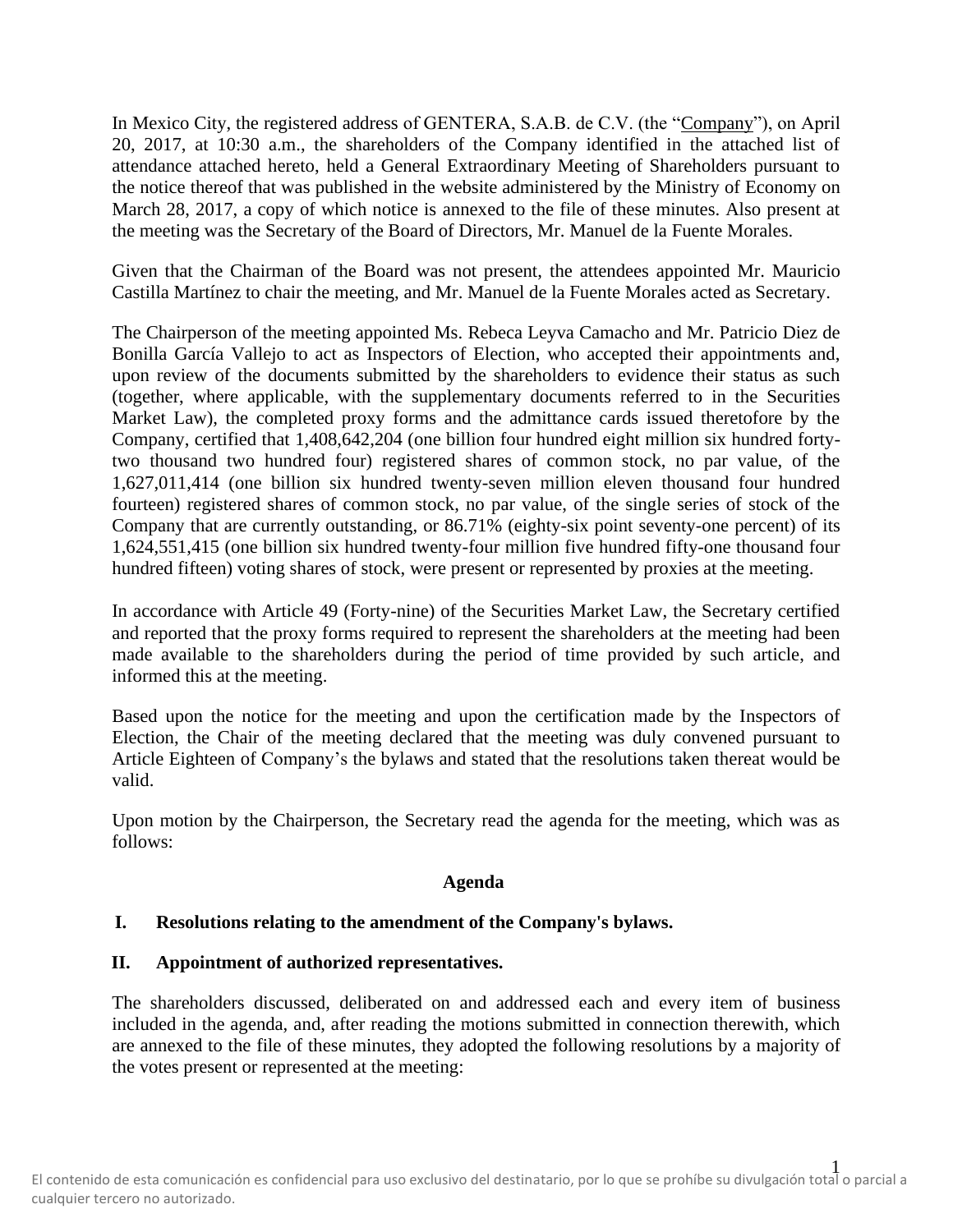#### **Resolutions**

### **I. Resolutions relating to the amendment of the Company's bylaws.**

- I.1 It is hereby resolved to amend in part the articles of the Company's bylaws that are set forth below, consistent with the amendments made to the General Corporations Law, enacted on June 13, 2014, and otherwise adopt certain other changes that are deemed in the Company's interest, which articles shall hereafter read as follows:
	- **I.1.1** Article Four of the Company's bylaws is hereby amended to read as follows:

*"ARTICLE FOUR. REGISTERED ADDRESS; JURISDICTION. The Company has its registered address in Mexico City. However, the Company may establish agencies, branches, offices, facilities and other business locations elsewhere within the Mexican Republic or abroad and designate other addresses for contractual purposes, without any such fact constituting a change in its registered address.*

*These bylaws shall be interpreted in accordance with and enforced pursuant to the applicable commercial laws. The Company and its shareholders, directors and officers shall be deemed to have expressly submitted to the jurisdiction of the competent courts sitting in Mexico City."*

**I.1.2** Article Fifteen of the Company's bylaws is amended in its only paragraph, in line eight, to read as follows:

### *"ARTICLE FIFTEEN. NOTICES FOR MEETINGS OF SHAREHOLDERS*

*... The notice for each meeting of shareholders shall be published in the website administered by the Ministry of Economy..."*

**I.1.3** Article Twenty-one of the Company's bylaws is hereby amended in the third paragraph of to read as follows:

*"ARTICLE TWENTY-ONE. MANAGEMENT. The direction and management of the Company shall be entrusted to a Board of Directors and a Chief Executive Officer.*

*…*

*The Board of Directors shall be comprised of such an odd number of members as the shareholders may determine at the ordinary meeting of shareholders, at which they may also elect the directors' respective alternates; provided that, consistent with Article 24 (Twenty-four) of the Securities Market Law, in no event shall such number be less than five nor more than fifteen. The right of the minority shareholder or shareholders as with respect to the appointment of directors shall be governed by Article 50 of the Securities Market Law and, accordingly, any holder or group of holders representing in the aggregate 10%*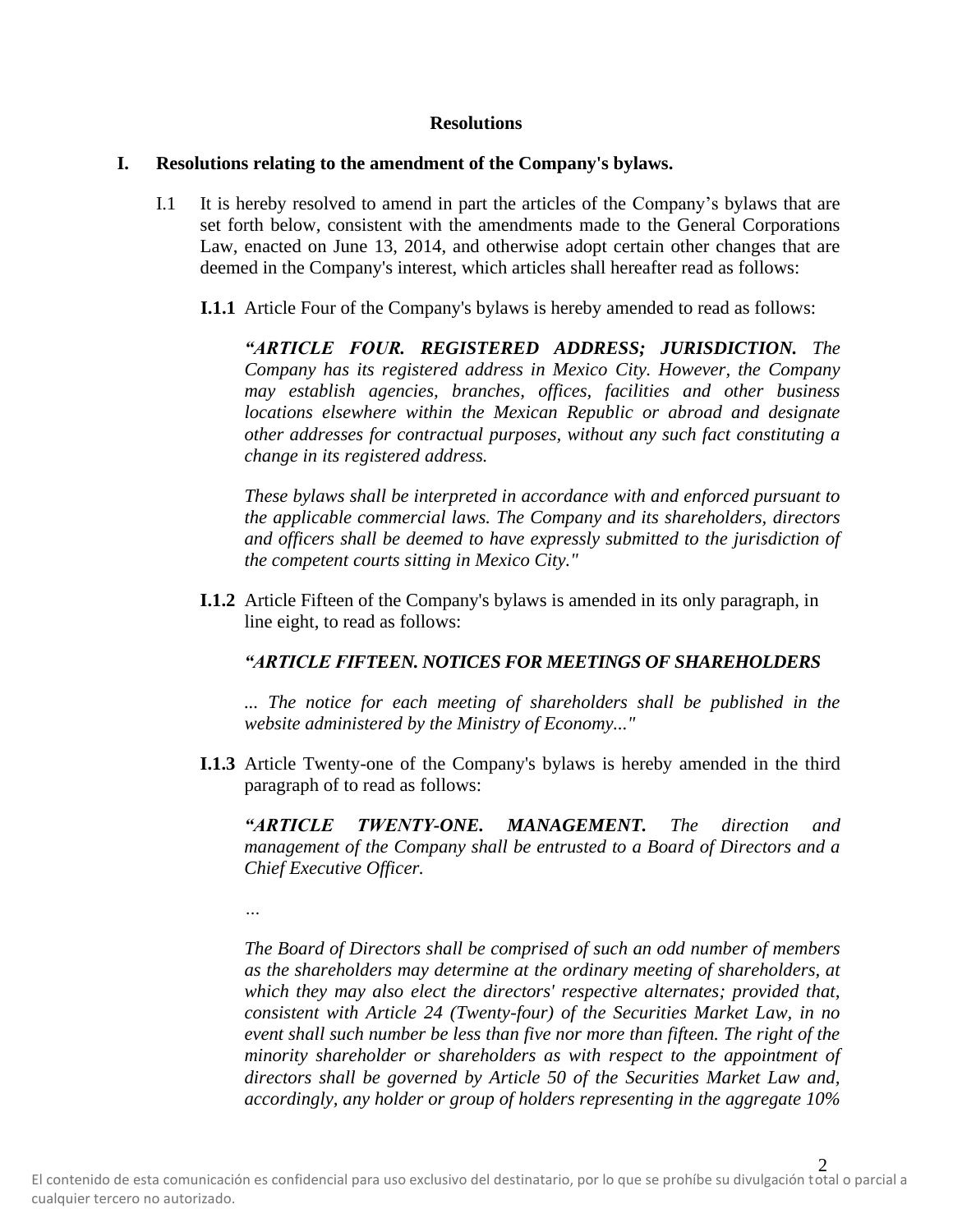*(ten percent) of the Company's capital stock shall have the right to appoint for election one director and, as the case may be, his alternate."*

**I.1.4** Article Twenty-five of the Company's bylaws is hereby amended to read as follows:

*"ARTICLE TWENTY-FIVE. COMMITTEES. In connection with the performance of its duties, the Board of Directors shall be assisted by a Corporate Practices Committee, an Audit Committee, a Risk Management Committee and an Executive Committee. The Corporate Practices and the Audit Committees shall be comprised in its entirety of independent directors,*  who shall number no less than three and shall be appointed by the Board of *Directors upon motion of the Chairman of the Board, or by the shareholders at a meeting thereof, provided that the chairman of each such committee shall be appointed by the shareholders at a meeting thereof. Neither chairman may serve as Chairman of the Board of Directors.*

*The Corporate Practices and the Audit Committees shall prepare and deliver to the Board of Directors an annual report of their activities pursuant to Article 43 (Forty-three) of the Securities Market Law.*

*The Corporate Practices and the Audit Committees shall have the following powers, authority and duties within its respective jurisdiction:*

*a) Provide its opinion to the Board of Directors and, as the case may be, to the Chief Executive Officer, with respect to the matters set forth in articles 28 (Twenty-eight), 30(Thirty), 44 (Forty-four), 99 (Ninety-nine), 100 (One Hundred), 101 (One Hundred One), 102 (One Hundred Two), 108 (One Hundred Eight) and other applicable articles of the Securities Market Law; and*

*b) Those set forth in articles Twenty-seven, Forty-one, Forty-two, Forty-three and other applicable articles of the Securities Market Law.*

*The Executive Committee shall be comprised of the number of members determined by the shareholders at a meeting thereof or, as the case may be, by the Board of Directors, all of whom shall be selected from among the Company's directors; provided that at least one such member shall be an independent director. The shareholders, at a meeting thereof, or the Board of Directors, as the case may be, shall determine the number of members of said committee and their compensations. The Executive Committee shall meet at least once every quarter and shall have the following general duties: (i) assess and, as the case may be, submit proposals with respect to the Company's investment policies, which shall be consistent with and ensure the continuity of a business model that focuses primarily on the financial sector and emphasis on the creation of social, economic and human value in order to foster the development of the lower income population segments; (ii) assist the*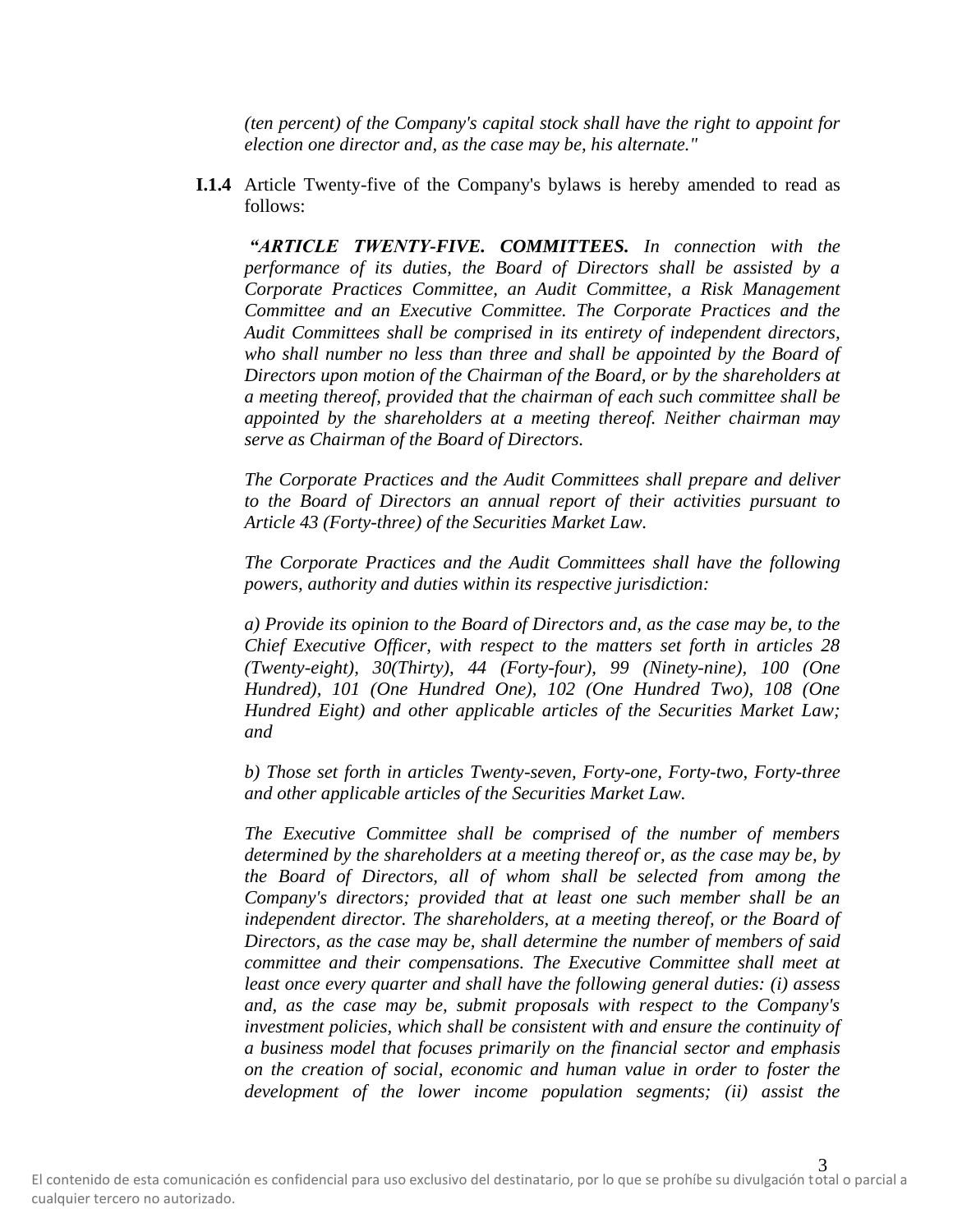*Company's management in the analysis and discussion of the Company's strategic or highly relevant matters, primarily during the periods of time in between the meetings of the Board of Directors; (iii) analyze and discuss the Company's communication and interaction practices with the authorities and different audiences; (iv) review any potential merger or acquisition opportunities, without any such review being construed as an approval of the relevant transaction. Furthermore, and serve as a filter for those potential transactions that warrant submission to the Board of Directors; (v) authorize the Company to engage in non-binding negotiations, provided that the proposed transaction does not require the authorization of the Board of Directors in view of its size and that such transaction is contemplated in the strategic plan approved by the latter; (vi) follow-up on the Company's strategy, ensure that any new initiative is consistent therewith, and work together with the Company's management where such strategy warrants any adjustment that requires submission to the Board of Directors; and (vii) serve as liaison and foster an enhanced communication between the Board of Directors and the Company's management.* 

*The Board of Directors may also establish and dissolve other committees, each of which shall be comprised of the number of members determined by the shareholders at a meeting thereof or, as the case may be, by the Board of Directors, all of whom shall be selected from among the nominees proposed by the Chairman of the Board. The shareholders, at a meeting thereof, or the Board of Directors, as the case may be, shall also determine the number of members, compensations and their duties.*

*The quorum for the transaction of business at any meeting of any of the aforementioned committees shall be a majority of the members, and the resolutions thereat shall be validly taken if approved by the affirmative vote of a majority of the members present. In the event of a tie, the chairman shall cast the deciding vote. The members of any of the aforementioned committees may also take action by unanimous consent without a meeting. Any such action shall for all legal purposes have the same validity and effect as if adopted at a meeting of the relevant committee, provided it is confirmed in writing. Such confirmation may be contained in a single or in separate documents."*

**I.1.5** Based on the above resolutions and it being in the Company's interest to do so, it is hereby resolved to approve the Amended and Restated Bylaws of the Company that are contained in Exhibit A hereto, which shall be deemed incorporated herein by reference. Additionally, it is hereby resolved, to direct the authorized representatives of the shareholders to take any and all such actions as may be necessary to have such Amended and Restated Bylaws formalized by the notary public of their choice.